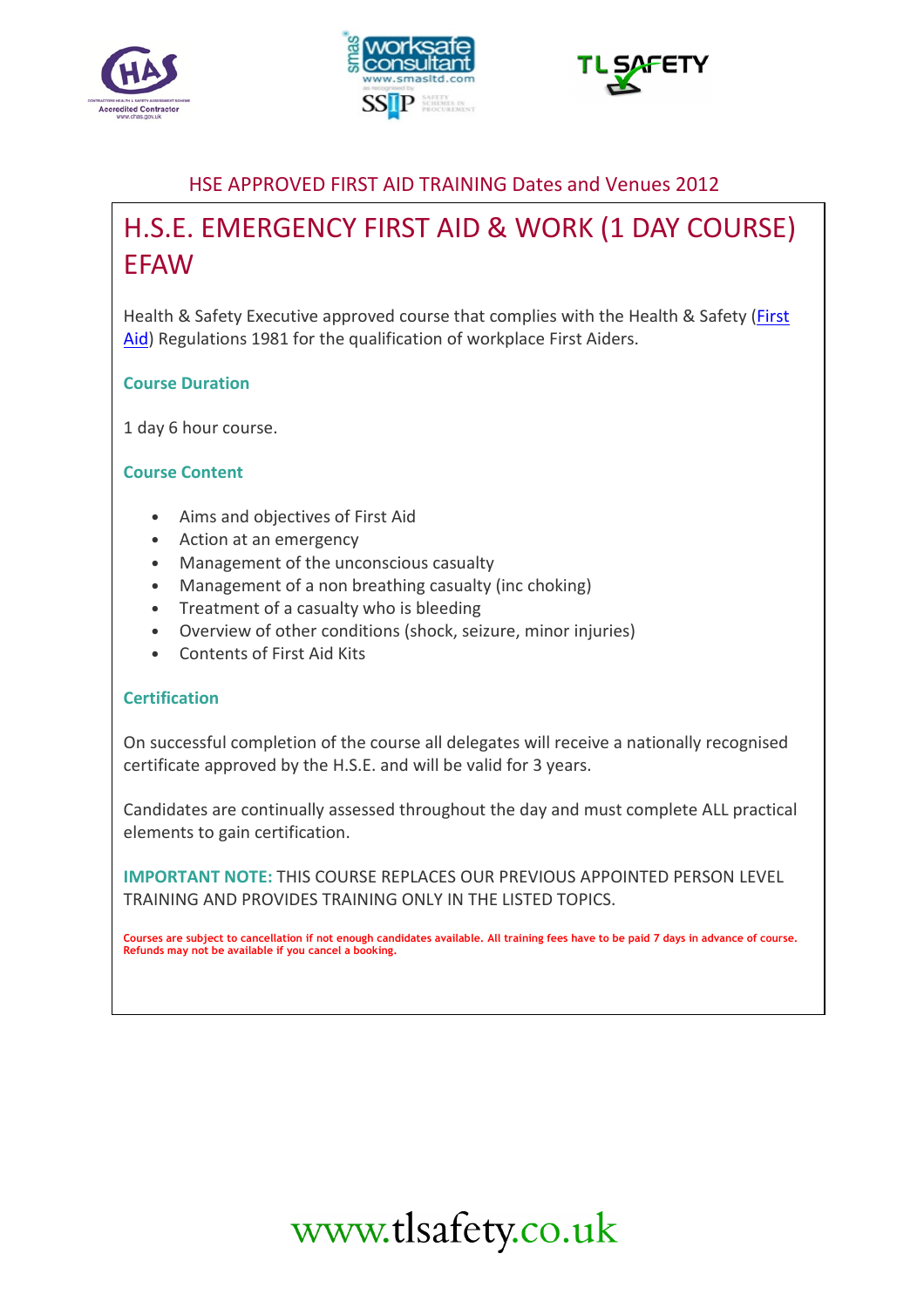





## EMERGENCY FIRST AID AT WORK EFAW (1 DAY COURSE)

| <b>Location</b> | <b>Date</b>                               | <b>Price</b>   | <b>Contact</b> | <b>Course</b><br><b>Details</b>                                                         |
|-----------------|-------------------------------------------|----------------|----------------|-----------------------------------------------------------------------------------------|
| <b>BURNLEY</b>  | 25th JANUARY 2012<br>(WEDNESDAY)          | £75.00 + VAT   | 07749 838367   | <b>H.S.E. EMERGENCY</b><br><b>FIRST AID &amp; WORK</b><br>(1 DAY COURSE)<br><b>EFAW</b> |
| <b>BURNLEY</b>  | 20th FEBRUARY 2012<br>(MONDAY)            | £75.00 + VAT   | 07749 838367   | <b>H.S.E. EMERGENCY</b><br><b>FIRST AID &amp; WORK</b><br>(1 DAY COURSE)<br><b>EFAW</b> |
| <b>BURNLEY</b>  | 2nd APRIL 2012<br>(MONDAY)                | $£75.00 + VAT$ | 07749 838367   | <b>H.S.E. EMERGENCY</b><br><b>FIRST AID &amp; WORK</b><br>(1 DAY COURSE)<br><b>EFAW</b> |
| <b>BURNLEY</b>  | 11th JUNE 2012<br>(MONDAY)                | £75.00 + VAT   | 07749 838367   | <b>H.S.E. EMERGENCY</b><br><b>FIRST AID &amp; WORK</b><br>(1 DAY COURSE)<br><b>EFAW</b> |
| <b>BURNLEY</b>  | 19th JULY 2012<br>(THURSDAY)              | £75.00 + VAT   | 07749 838367   | <b>H.S.E. EMERGENCY</b><br><b>FIRST AID &amp; WORK</b><br>(1 DAY COURSE)<br><b>EFAW</b> |
| <b>BURNLEY</b>  | 6th SEPTEMBER 2012<br>(THURSDAY)          | $£75.00 + VAT$ | 07749 838367   | <b>H.S.E. EMERGENCY</b><br><b>FIRST AID &amp; WORK</b><br>(1 DAY COURSE)<br><b>EFAW</b> |
| <b>BURNLEY</b>  | 28th NOVEMBER 2012<br>(WEDNESDAY)         | £75.00 + VAT   | 07749 838367   | <b>H.S.E. EMERGENCY</b><br><b>FIRST AID &amp; WORK</b><br>(1 DAY COURSE)<br><b>EFAW</b> |
| <b>BURNLEY</b>  | 17th DECEMBER 2012<br>(MONDAY)            | £75.00 + VAT   | 07749 838367   | <b>H.S.E. EMERGENCY</b><br><b>FIRST AID &amp; WORK</b><br>(1 DAY COURSE)<br><b>EFAW</b> |
| <b>BOLTON</b>   | 23rd FEBRUARY 2012<br>(THURSDAY)          | £75.00 + VAT   | 07749 838367   | <b>H.S.E. EMERGENCY</b><br><b>FIRST AID &amp; WORK</b><br>(1 DAY COURSE)<br><b>EFAW</b> |
| <b>BOLTON</b>   | 5 <sup>th</sup> APRIL 2012<br>(THURSDAY)  | £75.00 + VAT   | 07749 838367   | H.S.E. EMERGENCY<br><b>FIRST AID &amp; WORK</b><br>(1 DAY COURSE)<br><b>EFAW</b>        |
| <b>BOLTON</b>   | 30th MAY 2012<br>(WEDNESDAY)              | £75.00 + VAT   | 07749 838367   | H.S.E. EMERGENCY<br><b>FIRST AID &amp; WORK</b><br>(1 DAY COURSE)<br><b>EFAW</b>        |
| <b>BOLTON</b>   | 9 <sup>th</sup> JULY 2012<br>(MONDAY)     | £75.00 + VAT   | 07749 838367   | <b>H.S.E. EMERGENCY</b><br><b>FIRST AID &amp; WORK</b><br>(1 DAY COURSE)<br><b>EFAW</b> |
| <b>BOLTON</b>   | 7th SEPTEMBER 2012<br>(FRIDAY)            | £75.00 + VAT   | 07749 838367   | H.S.E. EMERGENCY<br><b>FIRST AID &amp; WORK</b><br>(1 DAY COURSE)<br><b>EFAW</b>        |
| <b>BOLTON</b>   | 9 <sup>th</sup> NOVEMBER 2012<br>(FRIDAY) | £75.00 + VAT   | 07749 838367   | H.S.E. EMERGENCY<br><b>FIRST AID &amp; WORK</b><br>(1 DAY COURSE)<br><b>EFAW</b>        |

Courses are subject to cancellation if not enough candidates available. All training fees have to be paid 7 days in advance of course. Refunds may not be available if you cancel a booking.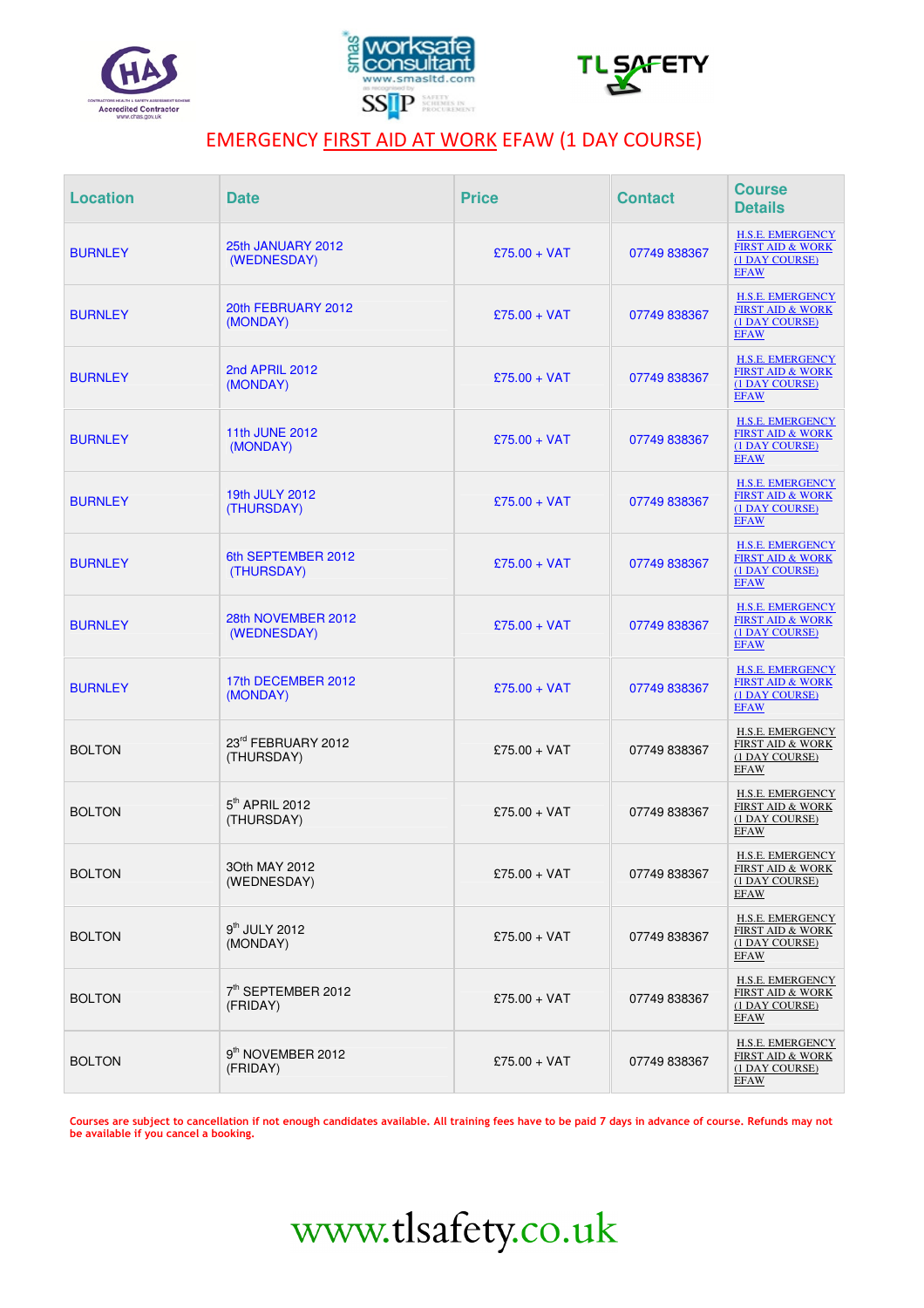





## H.S.E FIRST AID AT WORK REFRESHER (2 DAY COURSE)

A Health & Safety Executive approved course that complies with the Health & Safety (First Aid) Regulations 1981 for the re-qualification of First Aiders that currently hold a valid First Aid at work qualification but is due for renewal .

Course Duration

2 days, including an assessment on day 2 by external assessors.

## Course Content

- Aims and objectives of First Aid
- Action at an emergency
- Management of the unconscious casualty
- Management of a non breathing casualty
- Treatment of a casualty who is bleeding
- Treatment of a casualty with fractures,
- Treatment of a casualty with burns
- Treatment for poisoning and eye injuries
- Recognition and treatment of major and minor illnesses
- Record keeping and legal aspects of First Aid at Work
- Contents of First Aid Kits

### **Certification**

On successful completion of the course and the final assessment all delegates will receive a nationally recognised certificate approved by the H.S.E. and will be valid for a further period of 3 years

### NOTE: YOUR CURRENT CERTIFICATE MUST STILL BE VALID IN ORDER TO TAKE THIS COURSE

Courses are subject to cancellation if not enough candidates available. All training fees have to be paid 7 days in advance of course. Refunds may not be available if you cancel a booking.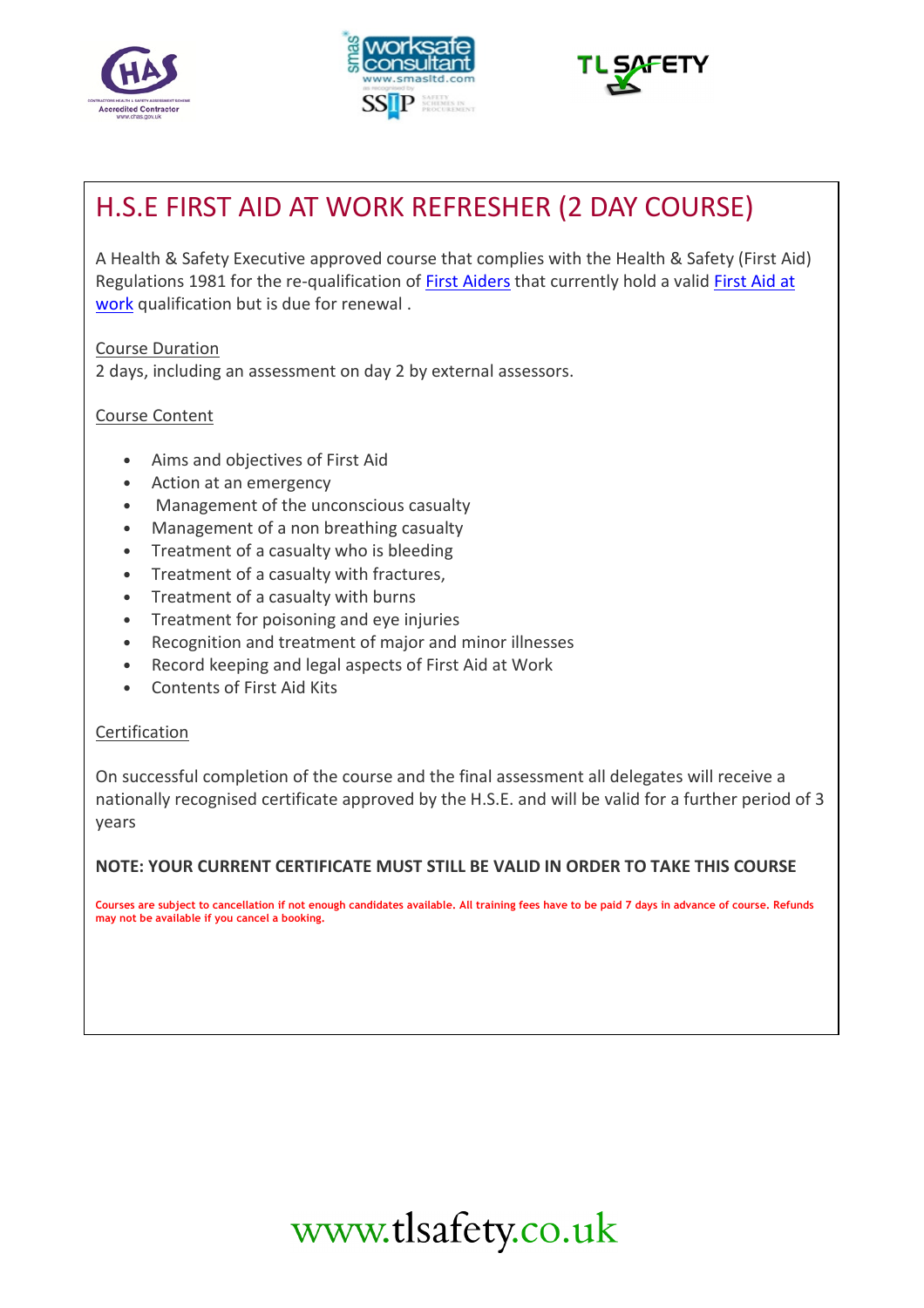





## FIRST AID AT WORK REQUALIFICATION (2 DAY COURSE)

#### PLEASE CONTACT US REF AVAILABILITY AND ABOUT NEW DATES AS WE ARE ALWAYS ADDING COURSES INTO THE SCHEDULE

| <b>Location</b> | <b>Dates</b>               |                | <b>Price</b> | <b>Contact</b> | <b>Course Details</b>                                             |
|-----------------|----------------------------|----------------|--------------|----------------|-------------------------------------------------------------------|
| <b>BURNLEY</b>  | 9th - 10th JANUARY 2012    | $(MON - TUE)$  | £115+ VAT    | 07749 838367   | <b>H.S.E FIRST AID AT WORK</b><br>REFRESHER (2 DAY COURSE)        |
| <b>BURNLEY</b>  | 23rd - 24th JANUARY 2012   | $(MON - TUE)$  | $£115+VAT$   | 07749838367    | <b>H.S.E FIRST AID AT WORK</b><br><b>REFRESHER (2 DAY COURSE)</b> |
| <b>BURNLEY</b>  | 13th -14th FEBRUARY 2012   | $(MON - TUE)$  | £115+ VAT    | 07749 838367   | <b>H.S.E FIRST AID AT WORK</b><br><b>REFRESHER (2 DAY COURSE)</b> |
| <b>BURNLEY</b>  | 27th -28th FEBRUARY 2012   | $(MON - TUE)$  | $£115+VAT$   | 07749 838367   | <b>H.S.E FIRST AID AT WORK</b><br><b>REFRESHER (2 DAY COURSE)</b> |
| <b>BURNLEY</b>  | 12th - 13th MARCH 2012     | $(MON - TUE)$  | £115+ VAT    | 07749 838367   | <b>H.S.E FIRST AID AT WORK</b><br><b>REFRESHER (2 DAY COURSE)</b> |
| <b>BURNLEY</b>  | 29th-30th MARCH 2012       | $(THUR - FRI)$ | £115+ VAT    | 07749 838367   | <b>H.S.E FIRST AID AT WORK</b><br><b>REFRESHER (2 DAY COURSE)</b> |
| <b>BURNLEY</b>  | 12th-13th APRIL 2012       | $(THUR - FRI)$ | $£115+VAT$   | 07749838367    | H.S.E FIRST AID AT WORK<br>REFRESHER (2 DAY COURSE)               |
| <b>BURNLEY</b>  | 30th-1st APRIL 2012        | $(MON - TUE)$  | $£115+VAT$   | 07749 838367   | <b>H.S.E FIRST AID AT WORK</b><br><b>REFRESHER (2 DAY COURSE)</b> |
| <b>BURNLEY</b>  | 24th - 25th MAY 2012       | $(THUR - FRI)$ | $£115+VAT$   | 07749 838367   | <b>H.S.E FIRST AID AT WORK</b><br><b>REFRESHER (2 DAY COURSE)</b> |
| <b>BURNLEY</b>  | 14th - 15th JUNE 2012      | (THUR - FRI)   | $£115+VAT$   | 07749 838367   | <b>H.S.E FIRST AID AT WORK</b><br><b>REFRESHER (2 DAY COURSE)</b> |
| <b>BURNLEY</b>  | 25th - 26th JUNE 2012      | $(MON - TUE)$  | $£115+VAT$   | 07749 838367   | <b>H.S.E FIRST AID AT WORK</b><br><b>REFRESHER (2 DAY COURSE)</b> |
| <b>BURNLEY</b>  | 12th - 13th JULY 2012      | $(THUR - FRI)$ | $£115+VAT$   | 07749838367    | H.S.E FIRST AID AT WORK<br>REFRESHER (2 DAY COURSE)               |
| <b>BURNLEY</b>  | 6th - 7th AUGUST 2012      | $(MON - TUE)$  | $£115+VAT$   | 07749 838367   | H.S.E FIRST AID AT WORK<br><b>REFRESHER (2 DAY COURSE)</b>        |
| <b>BURNLEY</b>  | 30th - 31st AUGUST 2012    | $(THUR - FRI)$ | $£115+VAT$   | 07749 838367   | <b>H.S.E FIRST AID AT WORK</b><br>REFRESHER (2 DAY COURSE)        |
| <b>BURNLEY</b>  | 10th -11th SEPTEMBER 2012  | $(MON - TUE)$  | £115+ VAT    | 07749 838367   | <b>H.S.E FIRST AID AT WORK</b><br><b>REFRESHER (2 DAY COURSE)</b> |
| <b>BURNLEY</b>  | 27th - 28th SEPTEMBER 2012 | $(THUR - FRI)$ | $£115+VAT$   | 07749 838367   | <b>H.S.E FIRST AID AT WORK</b><br><b>REFRESHER (2 DAY COURSE)</b> |
| <b>BURNLEY</b>  | 8th - 9th OCTOBER 2012     | $(MON - TUE)$  | $£115+VAT$   | 07749838367    | <b>H.S.E FIRST AID AT WORK</b><br><b>REFRESHER (2 DAY COURSE)</b> |
| <b>BURNLEY</b>  | 25th - 26th OCTOBER 2012   | $(THUR - FRI)$ | £115+ VAT    | 07749 838367   | <b>H.S.E FIRST AID AT WORK</b><br><b>REFRESHER (2 DAY COURSE)</b> |
| <b>BURNLEY</b>  | 15th-16th NOVEMBER 2012    | $(THUR - FRI)$ | £115+ VAT    | 07749838367    | H.S.E FIRST AID AT WORK<br><b>REFRESHER (2 DAY COURSE)</b>        |
| <b>BURNLEY</b>  | 26th -27th NOVEMBER 2012   | $(MON - TUE)$  | $£115+VAT$   | 07749 838367   | <b>H.S.E FIRST AID AT WORK</b><br><b>REFRESHER (2 DAY COURSE)</b> |
| <b>BURNLEY</b>  | 13th - 14th DECEMBER 2012  | (THUR – FRI)   | $£115+VAT$   | 07749 838367   | H.S.E FIRST AID AT WORK<br>REFRESHER (2 DAY COURSE)               |
|                 |                            |                |              |                |                                                                   |
| <b>BOLTON</b>   | 13th -14th FEBRUARY 2012   | $(MON - TUE)$  | $£115 + VAT$ | 07749 838367   | <b>H.S.E FIRST AID AT WORK</b><br>REFRESHER (2 DAY COURSE)        |
| <b>BOLTON</b>   | 25th - 26th APRIL 2012     | (WED-THUR)     | $£115 + VAT$ | 07749 838367   | H.S.E FIRST AID AT WORK<br>REFRESHER (2 DAY COURSE)               |
| <b>BOLTON</b>   | 25th - 26th JUNE 2012      | $(MON-TUE)$    | $£115 + VAT$ | 07749 838367   | <b>H.S.E FIRST AID AT WORK</b><br>REFRESHER (2 DAY COURSE)        |
| <b>BOLTON</b>   | 23rd-24th AUGUST 2012      | $(THUR - FRI)$ | $£115 + VAT$ | 07749 838367   | H.S.E FIRST AID AT WORK<br>REFRESHER (2 DAY COURSE)               |
| <b>BOLTON</b>   | 15th - 16th OCTOBER 2012   | $(MON - TUE)$  | $£115 + VAT$ | 07749 838367   | <b>H.S.E FIRST AID AT WORK</b><br>REFRESHER (2 DAY COURSE)        |
| <b>BOLTON</b>   | 6th - 7th DECEMBER 2012    | (THUR - FRI)   | $£115 + VAT$ | 07749 838367   | H.S.E FIRST AID AT WORK<br>REFRESHER (2 DAY COURSE)               |

Courses are subject to cancellation if not enough candidates available. All training fees have to be paid 7 days in advance of course. Refunds may not be available if you cancel a booking.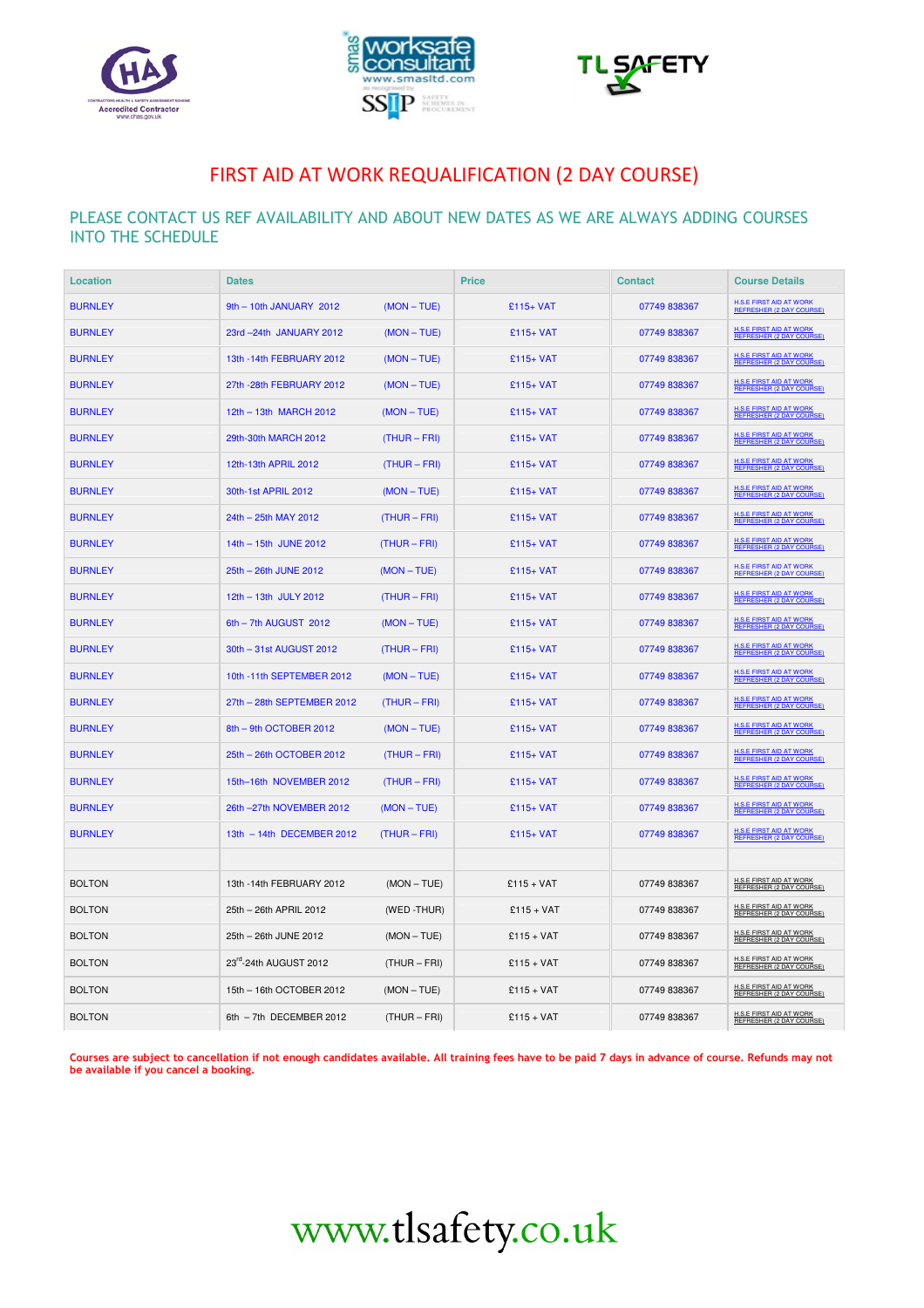





## H.S.E. FIRST AID & WORK (3 DAY COURSE) FAW

A Health & Safety Executive approved course that complies with the Health & Safety (First Aid) Regulations 1981 for the qualification of workplace First Aiders.

### Course Duration

3 days, including an assessment on day 3 by external assessors

## General Course Content

- Aims and objectives of First Aid
- Action at an emergency
- Management of the unconscious casualty
- Management of a non breathing casualty
- Treatment of a casualty who is bleeding
- Treatment of a casualty with fractures,
- Treatment of a casualty with burns
- Treatment for poisoning and eye injuries
- Recognition and treatment of major and minor illnesses
- Record keeping and legal aspects of First Aid at Work

### **Certification**

On successful completion of the course and the final assessment all delegates will receive a nationally recognised certificate approved by the H.S.E. and will be valid for 3 years.

Courses are subject to cancellation if not enough candidates available. All training fees have to be paid 7 days in advance of course. Refunds may not be available if you cancel a booking.